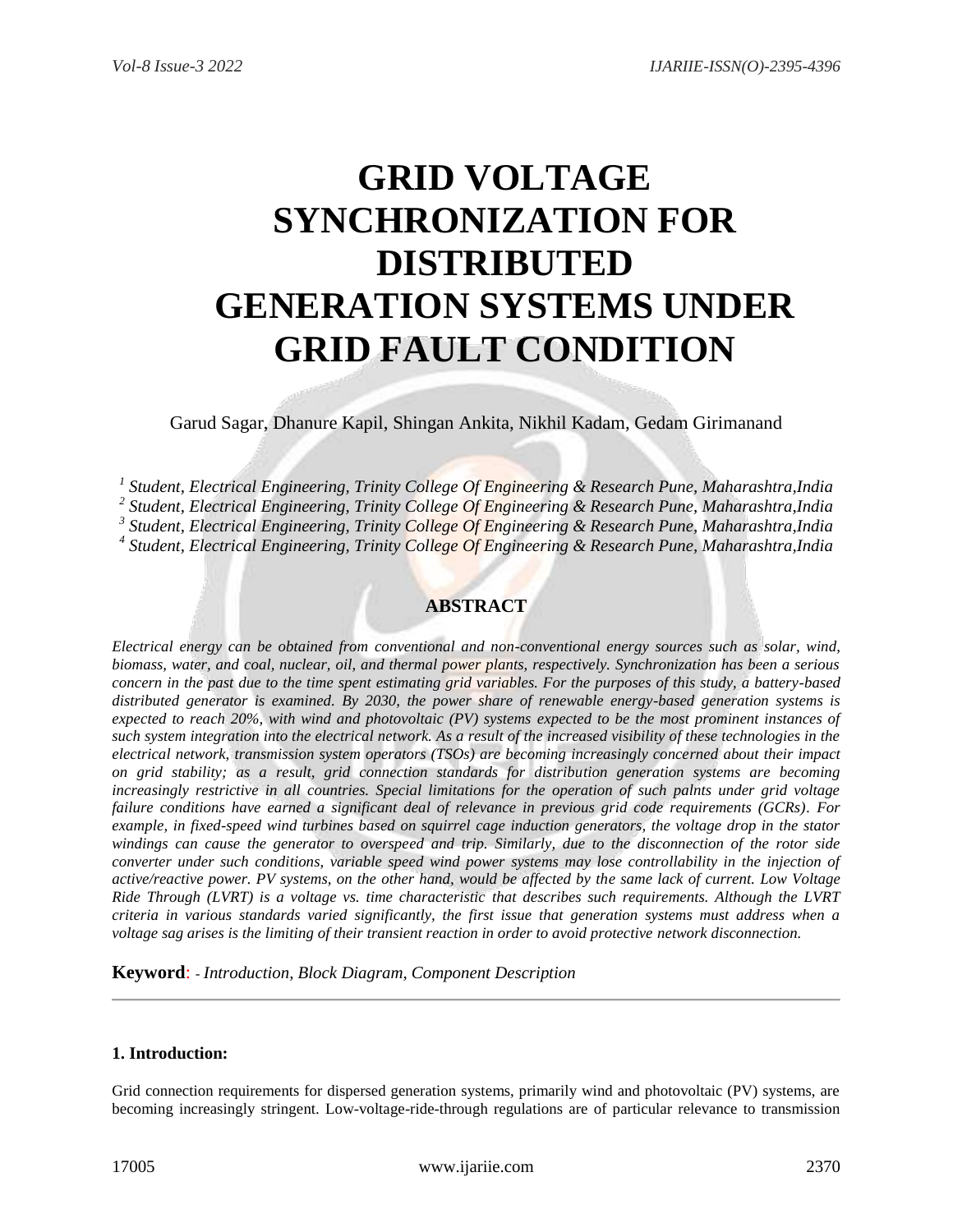system operators (TSOs). For existing power convertors in distributed generation plants, solutions based on the installation of STATCOMs and dynamic voltage regulators (DVRs), as well as advanced control functionalities, have contributed to improving their response under faulty and distorted scenarios and, thus, meeting these requirements. It is required to establish accurate and rapid grid voltage synchronisation algorithms, which can work under unbalanced and distorted settings, in order to get satisfactory results with such a system. The decoupled double synchronous reference frame phase locked loop (PLL), the dual second order generalised integrator PLL, and the three-phase improved PLL, all designed to perform under such conditions, are investigated in this research. PLLs were chosen because of their link with dq0 controllers, despite the fact that other systems based on frequency-locked loops have already been created.

# **1.1 Literature Survey**

1.Setiawan, M. Facta, A. Priyadi, and M. H. Purnomo, Comparison of three popular PR schemes under balanced and unbalanced grid voltage conditions, 2016. 2.K.-J. Lee, J.-P. Lee, D. Shin, D.-W. Yoo, and H.-J. Kim, A Novel Grid Synchronization PR Method 3.Y. Yang, L. Hadjidemetriou, F. Blaabjerg, and E. Kyriakides, Benchmarking of phase locked loop based synchronization techniques for grid-connected inverter systems, 2015. 4.R. H. Park, Two-reaction theory of synchronous machines generalized method of analysis-part I, Transactions of the American Institute of Electrical Engineers.5.P. Rodríguez, R. Teodorescu, I. Candela, A. V. Timbus, M. Liserre, and F. Blaabjerg, New positive-sequence voltage detector for grid synchronization of power converters under faulty grid conditions, 2006 37th IEEE Power Electronics.6.R. Kabiri, D. G. Holmes, and B. P. McGrath, "DIgSILENT Modelling of Power Electronic Converters for Distributed Generation Networks," PowerFactory Users' Conference and Future Networks Technical Seminar, Sept. 5 2013-Sept. 6 2013. 7.R. Kabiri, D. G. Holmes, and B. P. McGrath, "Inverter control modelling for distributed generation feeding into a utility network," Power Engineering Conference (AUPEC), 2013 Australasian Universities, vol., no., pp.1,6, Sept. 29 2013-Oct. 3 2013.8.R. Kabiri, D. G. Holmes, and B. P. McGrath, "Control of distributed generation systems under unbalanced voltage conditions," Power Electronics Conference (IPEC-Hiroshima 2014 - ECCE-ASIA), 2014 International, vol., no., pp.3306,3313, 18-21 May 2014.9.R. Kabiri, D. G. Holmes, and B. P. McGrath, "The influence of pv inverter reactive power injection on grid voltage regulation," Power Electronics for Distributed Generation Systems (PEDG), 2014 IEEE 5th International Symposium on, vol., no., pp.1,8, 24-27 June 2014.10. R. Kabiri, D. G. Holmes, and B. P. McGrath, "Voltage regulation of LV feeders with high penetration of PV distributed generation using electronic tap changing transformers," Power Engineering Conference (AUPEC), 2014.

# **2. Block Diagram**



# **Block Diagram Discription:**

**1.Three Terminal Voltage Regulator: -**

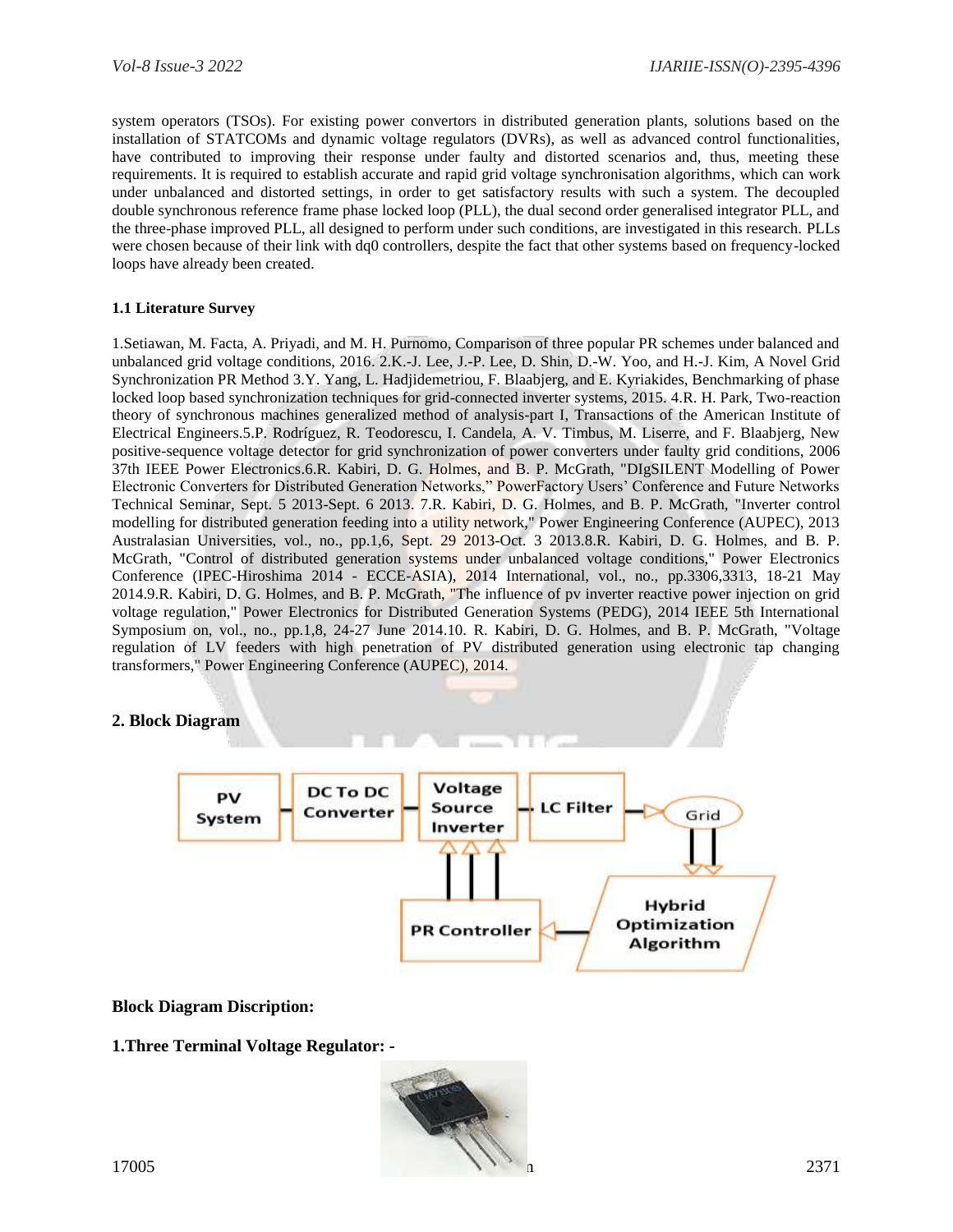A three-terminal voltage regulator is one in which the output voltage is fixed at a specific value. There is no need for an external feedback connection with these regulators. As a result, such devices only require three terminals: input (Vin), output (Vo), and a ground terminal. The current limiting resistor is also internal to the device because the regulator runs at a predefined output voltage.

## **2. Polarised capacitors (large values, 1µF +):**



Electrolytic capacitors are polarised and must be wired in the right direction; at least one of their lines will be labelled + or -. When soldering, heat has no effect on them. There are two types of electrolytic capacitors: axial and radial. Axial capacitors have leads attached to each end (220F in the illustration) and radial capacitors have both leads tied to the same end (10F in the illustration). Radial capacitors are smaller than axial capacitors and stand upright on the circuit board.

## **3. Unpolarised capacitors (small values, up to 1µF):**



Small capacitors are unpolarized and can be connected in either direction. Except for one odd variety, they are unaffected by heat while soldering (polystyrene). Because there are so many various types of tiny capacitors and labelling schemes, finding their values can be challenging. Many small-value capacitors have their value displayed but no multiplier, so you'll have to guess what the multiplier should be based on your experience.

#### **4. Presets**

Miniature versions of the normal variable resistor can be found here. They're made to be installed directly on the circuit board and modified only after the circuit has been completed. To set the frequency of an alarm tone or the sensitivity of a security system, for example.a circuit that responds to light Adjusting presets necessitates the use of a tiny screwdriver or equivalent equipment. Because presets are less expensive than ordinary variable resistors, they are occasionally utilised in situations where a typical variable resistor would be employed.

#### **5. Transistors:**

Transistors magnify current, therefore they can be used to boost a logic chip's tiny output current so it can power a light, relay, or other high-current device. In a lot of circuits, aThe transistor is used to amplify voltage because the resistor converts changing current to changing voltage.

A transistor can be used as both a switch (completely on with maximum current) and an amplifier (totally off with no current) (always partly on). The current gain, symbol hFE, is the amount of current amplification.

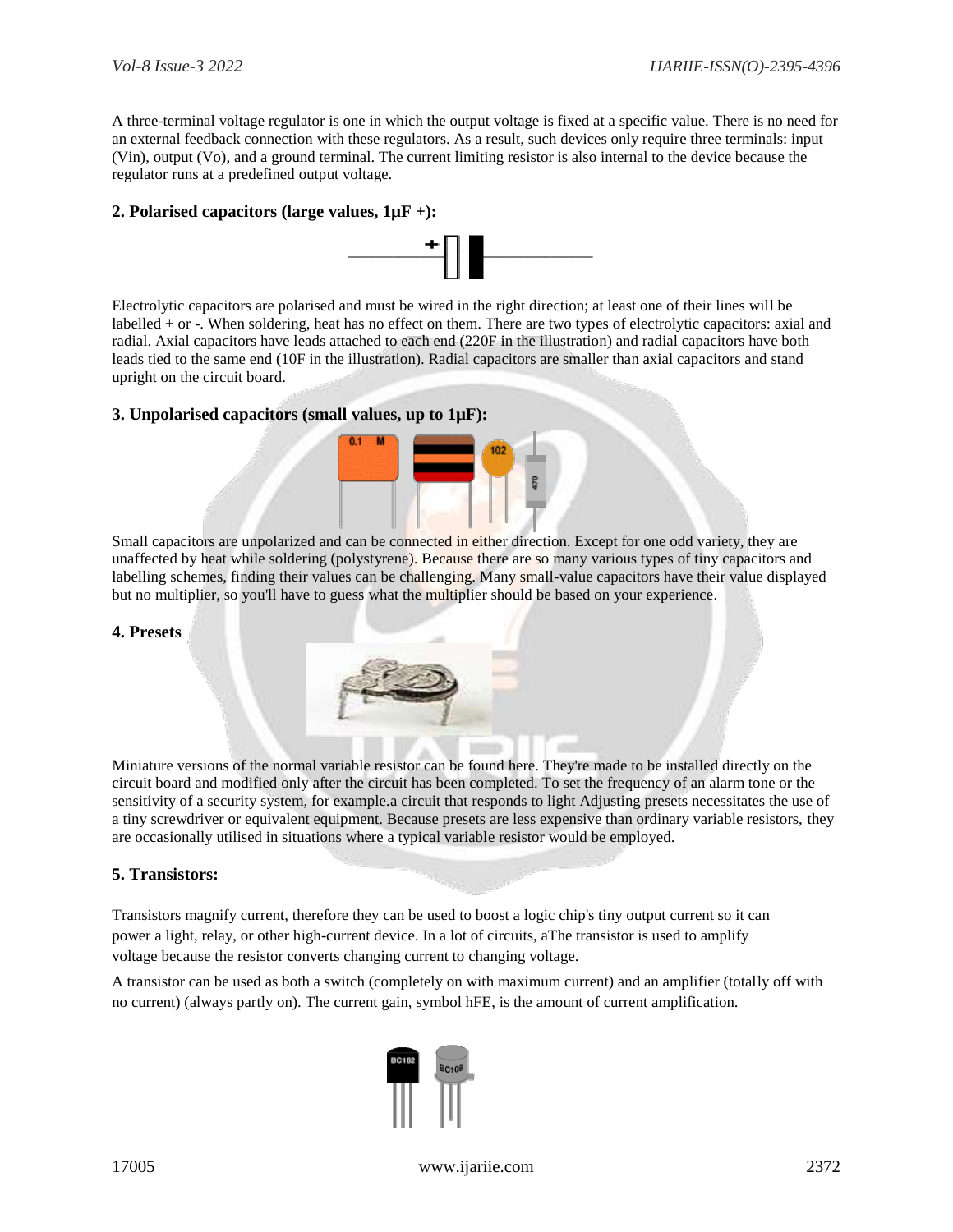## **6.PV System:**

A photovoltaic system converts the Sun's radiation, in the form of light, into usable electricity. It comprises the solar array and the balance of system components.



## **7. DC To DC Convertor:**

A DC-to-DC converter is an [electronic circuit o](https://en.wikipedia.org/wiki/Electronic_circuit)r electromechanical device that converts a source of [direct](https://en.wikipedia.org/wiki/Direct_current) [current](https://en.wikipedia.org/wiki/Direct_current) (DC) fromone [voltage l](https://en.wikipedia.org/wiki/Voltage)evel to another. It is a type of [electric power converter.](https://en.wikipedia.org/wiki/Electric_power_conversion) Power levels range from very low (small batteries) to very high (high-voltage power transmission).



#### **8. Voltage Source Invertor:**

A voltage source inverter or VSI is a device that converts unidirectional voltage waveform into a bidirectional voltage waveform, in other words, it is a converter that converts its voltage from DC form to AC form. An ideal voltage source inverter keeps the voltage constant through-out the process.



## **9. LC Filter:**

An LC filter combines inductors (L) and capacitors (C) to form low- pass, high-pass, multiplexer, bandpass, or band-reject filtering in radio frequency (RF) and many other applications. Passive electronic LC filters block, or reduce, noise (EMI) from circuits and systems, and separate, or condition, desired signals.

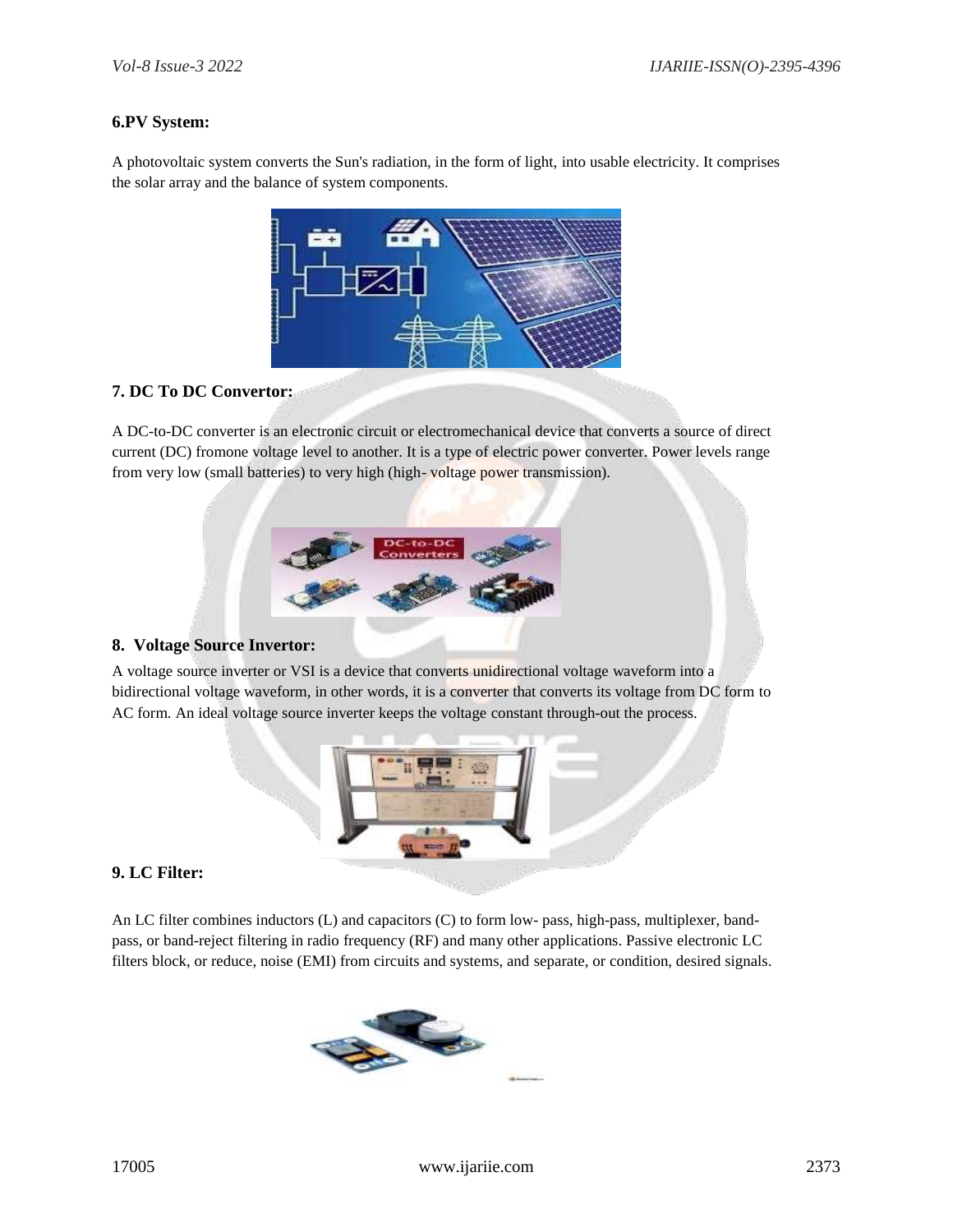### **10. Hybrid Optimization Algorithum:**

Hybrid optimizations choose dynamically at compile time which optimization algorithm to apply from a set of different algorithms that implement the same optimization.

| <b>Bissen2</b><br><b>SALENC</b><br><b>Arsenuel</b><br>Presided<br><b>FEBRUARY</b><br>$\eta =$<br><b>Service</b><br><b><i><u>Sand End Alacan</u></i></b>                |  |
|------------------------------------------------------------------------------------------------------------------------------------------------------------------------|--|
|                                                                                                                                                                        |  |
| <b>SCAN RY STATE</b><br><b>Horattee</b><br>0.66423<br><b><i><u>ALIMENT</u></i></b><br>Haristiva<br>optimization<br>Distintazioni<br>시간 장치의 소설 정치<br>Final Socioa Raint |  |
| Phoblomary Rolling Factor<br>lar                                                                                                                                       |  |

## **11. PR Controller**

A Proportional - Resonant (PR) controller is used for replacing the conventional Proportional - Integral (PI) controller in this system. By comparison with the conventional PI control method, the PR control can



#### **Microcontroller 89C51:**

The AT89C51 is a low-power, high-performance CMOS 8-bitmicrocomputer with 4K bytes of flash programmable and erasable read only memory (PEROM). The device is manufactured using Atmel's high-density nonvolatile memory technology and is compatible with the industry-standard MCS-51 instruction set and pin out. The on-chip Flash allows the program memory to be reprogrammed in-system or by a conventional nonvolatile memory programmer. By combining a versatile 8-bit CPU with Flash on a monolithic chip, the Atmel AT89C51 is a powerful microcomputer which provides a highly-flexible and cost-effective solution to many embedded control applications.The AT89C51 is designed with static logic for operation down to zero frequency and supports two Software selectable power saving modes.The Idle Mode stops the CPU while allowing the RAM, timer / counters, serial port and interrupt system to continue functioning. The Power-down Mode saves the RAM contents but freezes the oscillator disabling all other chip functions until the next Hardware reset.

#### **Project Image:**